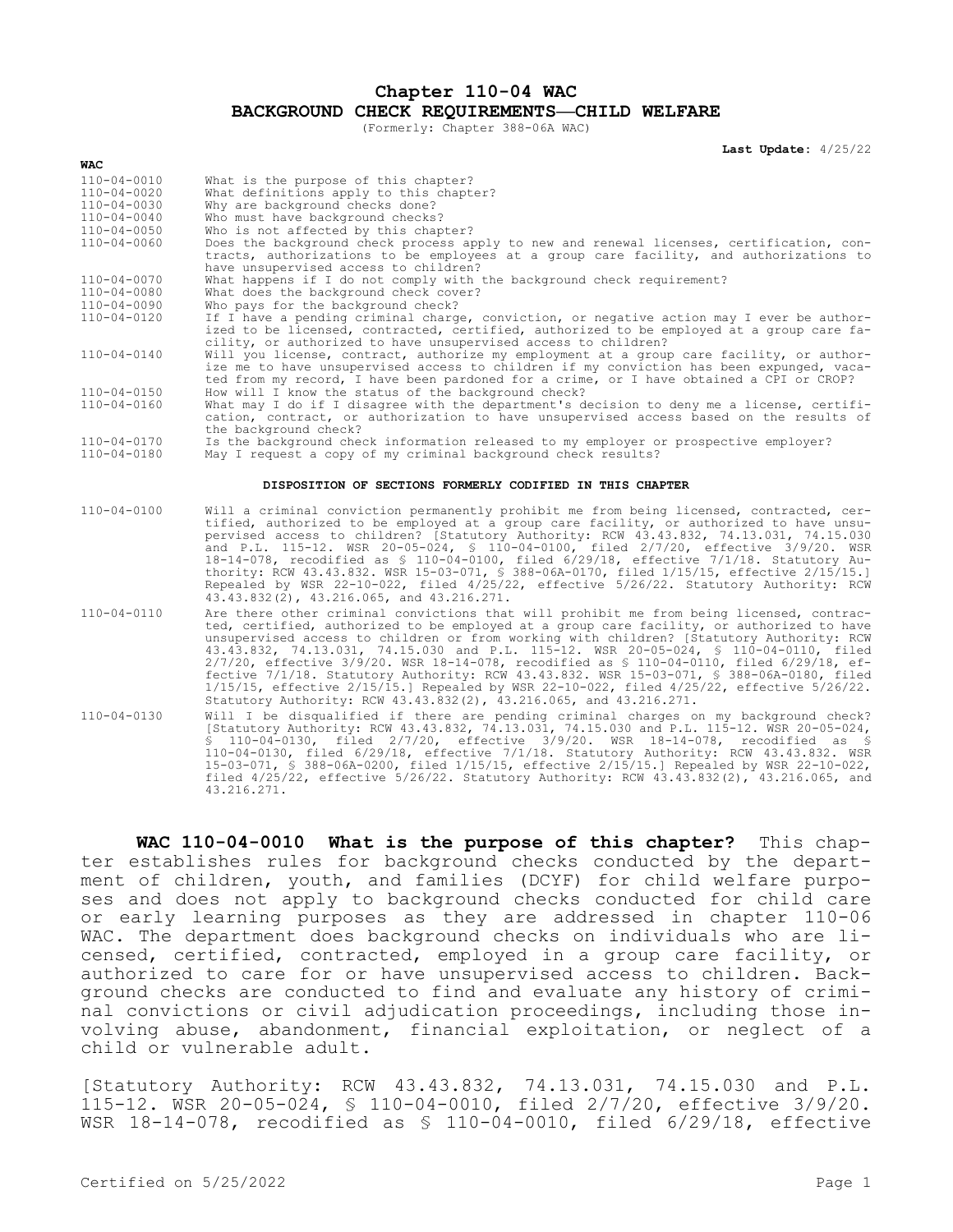7/1/18. Statutory Authority: RCW 43.43.832. WSR 15-03-071, § 388-06A-0010, filed 1/15/15, effective 2/15/15.]

**WAC 110-04-0020 What definitions apply to this chapter?** The following definitions apply to this chapter:

**"Authorized"** or **"authorization"** means not disqualified by the department to work in a group care facility or have unsupervised access to children. This includes persons who are certified, contracted, allowed to receive payments from department funded programs, or volunteer.

**"Certification"** means department or child placing agency (CPA) approval of a person, foster home, or facility that is exempt from licensing but meets the licensing requirements.

**"Certificate of parental improvement (CPI)"** means a certificate issued under chapter 74.13 RCW.

**"Certificate of restoration of opportunity (CROP)"** means a certificate issued under chapter 9.97 RCW.

**"Child," "children," or "youth"** means a person who is one of the following:

(a) Under 18 years of age;

(b) Up to 21 years of age and enrolled in services through the department of social and health services (DSHS) developmental disabilities administration (DDA) the day prior to their 18th birthday and pursuing either a high school or equivalency course of study (GED/ HSEC) or vocational program;

(c) Participating in the extended foster care program;

(d) Up to 21 years of age with intellectual and developmental disabilities; or

(e) Up to 25 years of age and under the custody of DCYF in juvenile rehabilitation.

**"Civil adjudication proceeding"** is a judicial or administrative adjudicative proceeding that results in a finding of, or upholds an agency finding of, domestic violence, abuse, sexual abuse, neglect, abandonment, violation of a professional licensing standard regarding a child or vulnerable adult, or exploitation or financial exploitation of a child or vulnerable adult under any provision of law, including but not limited to chapter 13.34, 26.44 or 74.34 RCW, or rules adopted under chapters 18.51 and 74.42 RCW. "Civil adjudication proceeding" also includes judicial or administrative findings that become final due to the failure of the alleged perpetrator to timely exercise a legal right to administratively challenge such findings.

**"Department"** or **"DCYF"** means the department of children, youth, and families.

**"I"** and **"you"** refers to anyone who has unsupervised access to children in a home, facility, or program. This includes, but is not limited to, persons seeking employment, a volunteer opportunity, an internship, a contract, certification, or a license for a home or facility.

**"Licensing division"** or **"LD"** means the licensing division within DCYF. LD licenses and monitors foster homes, child placing agencies, and licensed group care facilities.

**"Licensor"** means either:

(a) An LD employee who recommends approvals for, or monitors licenses or certifications for facilities and agencies that provide or certify foster family homes or group care facilities under chapters 110-145, 110-147, and 110-148 WAC; or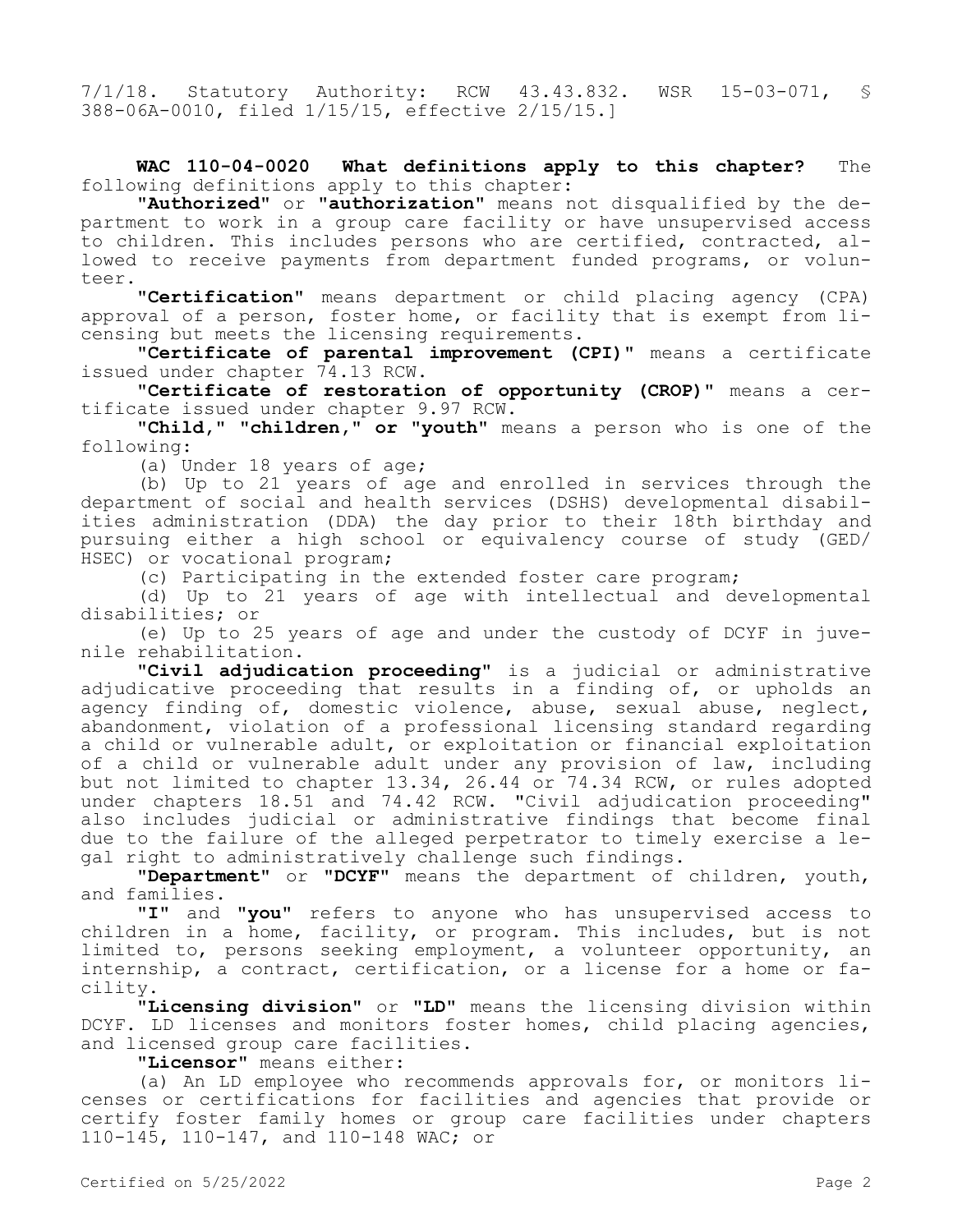(b) An employee of a child placing agency who certifies or monitors foster homes supervised by the child placing agency.

**"Negative action"** means a court order, court judgment or an adverse action taken by an agency, in any state, federal, tribal or foreign jurisdiction, which results in a finding against the subject individual reasonably related to the subject individual's character, suitability, and competence to care for or have unsupervised access to children receiving child welfare services. This may include, but is not limited to:

(a) A decision issued by an administrative law judge.

(b) A final determination, decision or finding made by an agency following an investigation.

(c) An adverse agency action, including termination, revocation, or denial of a license or certification, or if pending adverse agency action, the voluntary surrender of a license, certification or contract in lieu of the adverse action.

(d) A revocation, denial, or restriction placed on any professional license.

(e) A final decision of a disciplinary board.

**"Pending criminal charge"** means a criminal charge for a crime that has not yet resulted in a final judgment, acquittal, conviction, plea, dismissal, or withdrawal.

**"Secretary's list"** means a list of crimes or negative actions that are federally disqualifying or may relate directly to child safety, permanence, or well-being and require DCYF to assess a subject individual's character, suitability, and competence to care for or have unsupervised access to children receiving child welfare services. The secretary's list is available at https://www.dcyf.wa.gov/sites/default/files/pdf/secretaryslist.pdf.

**"Unsupervised"** means will not or may not be in the presence of:

(a) The licensee, another employee, or volunteer from the same business or organization as the applicant who has not been disqualified by the background check; or

(b) Another individual who has been previously approved by DCYF.

**"We"** refers to the department, including licensors and caseworkers.

**"WSP"** refers to the Washington state patrol.

[Statutory Authority: RCW 43.43.832(2), 43.216.065, and 43.216.271. WSR 22-10-022, § 110-04-0020, filed 4/25/22, effective 5/26/22. Statutory Authority: RCW 43.43.832, 74.13.031, 74.15.030 and P.L. 115-12. WSR 20-05-024, § 110-04-0020, filed 2/7/20, effective 3/9/20. WSR 18-14-078, recodified as \$ 110-04-0020, filed 6/29/18, effective<br>7/1/18. Statutory Authority: RCW 43.43.832. WSR 15-03-071, \$  $7/1/18$ . Statutory Authority: RCW  $43.43.832$ . 388-06A-0020, filed 1/15/15, effective 2/15/15.]

**WAC 110-04-0030 Why are background checks done?** DCYF does background checks to help safeguard the health, safety, and well-being of children in out of home care. By doing background checks, the department reduces the risk of harm to children from individuals who have been convicted of certain crimes. The department's regulations require the evaluation of your background to determine your character, suitability, and competence before you are issued a license, contract, certificate, authorization to be employed at a group care facility, or authorization to have unsupervised access to children.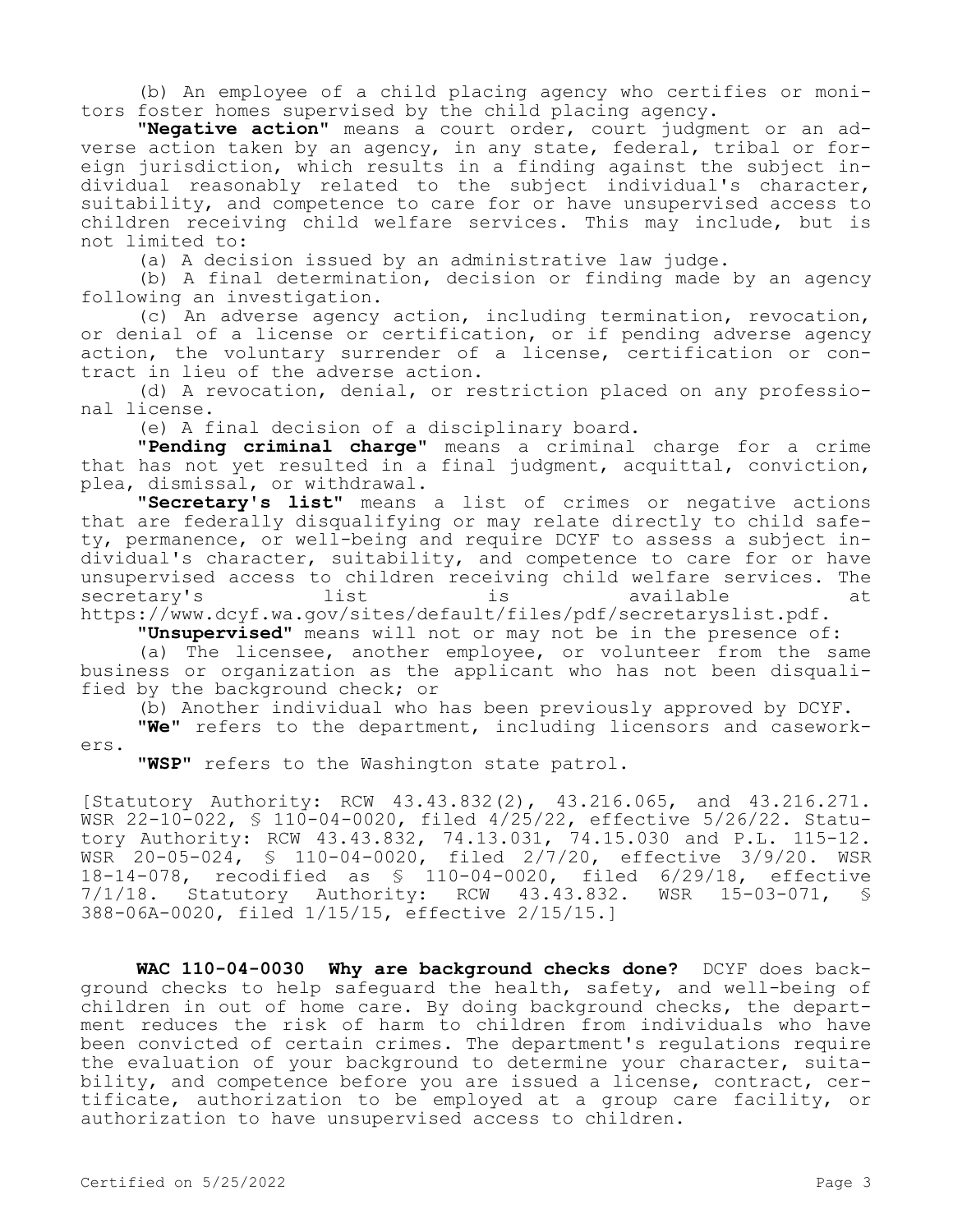[Statutory Authority: RCW 43.43.832, 74.13.031, 74.15.030 and P.L. 115-12. WSR 20-05-024, § 110-04-0030, filed 2/7/20, effective 3/9/20. WSR 18-14-078, recodified as  $$ 110-04-0030$ , filed  $6/29/18$ , effective  $7/1/18$ . Statutory Authority: RCW 43.43.832. WSR 15-03-071.  $$$ 7/1/18. Statutory Authority: RCW 43.43.832. WSR 15-03-071, § 388-06A-0100, filed 1/15/15, effective 2/15/15.]

**WAC 110-04-0040 Who must have background checks?** (1) Under RCW 74.15.030, prior to authorizing unsupervised access to children, the department requires background checks on all providers who may have unsupervised access to children. This includes licensed, certified, or contracted providers, their current or prospective employees and prospective adoptive parents as defined in RCW 26.33.020.

(2) Under RCW 74.15.030, prior to authorizing unsupervised access to children, the department also requires background checks on other individuals who may have unsupervised access to children in department licensed or contracted homes or facilities that provide care, except for a normal childhood activity that lasts less than 72 hours, as stated in RCW 74.13.710. The department requires background checks on all of the following people:

(a) A volunteer or intern with regular or unsupervised access to children.

(b) Any person who regularly has unsupervised access to a child.

(c) A relative other than a parent who may be caring for a child.

(d) A person who is at least 16 years old and resides in a foster, relative, or other suitable person's home and is not a foster child.

(e) A person who is younger than 16 years old in situations where it may be warranted to promote the safety of children in out-of-home care.

(3) Any person employed at a group care facility, including those not directly working with children.

(4) Under RCW 13.34.138, prior to returning a dependent child home, the department requires a background check on all adults residing in the home, including the parents.

[Statutory Authority: RCW 43.43.832(2), 43.216.065, and 43.216.271. WSR 22-10-022, § 110-04-0040, filed 4/25/22, effective 5/26/22. Statutory Authority: RCW 43.43.832, 74.13.031, 74.15.030 and P.L. 115-12. WSR 20-05-024, § 110-04-0040, filed 2/7/20, effective 3/9/20. WSR 18-14-078, recodified as § 110-04-0040, filed 6/29/18, effective 7/1/18. Statutory Authority: RCW 74.15.030 and 43.43.832. WSR 18-12-101, § 388-06A-0110, filed 6/5/18, effective 7/6/18. Statutory Authority: RCW 43.43.832. WSR 15-03-071, § 388-06A-0110, filed 1/15/15, effective 2/15/15.]

**WAC 110-04-0050 Who is not affected by this chapter?** This chapter does not apply to schools, hospitals, or other facilities where the primary focus is not custodial.

[WSR 18-14-078, recodified as § 110-04-0050, filed 6/29/18, effective 7/1/18. Statutory Authority: RCW 43.43.832. WSR 15-03-071, § 388-06A-0120, filed 1/15/15, effective 2/15/15.]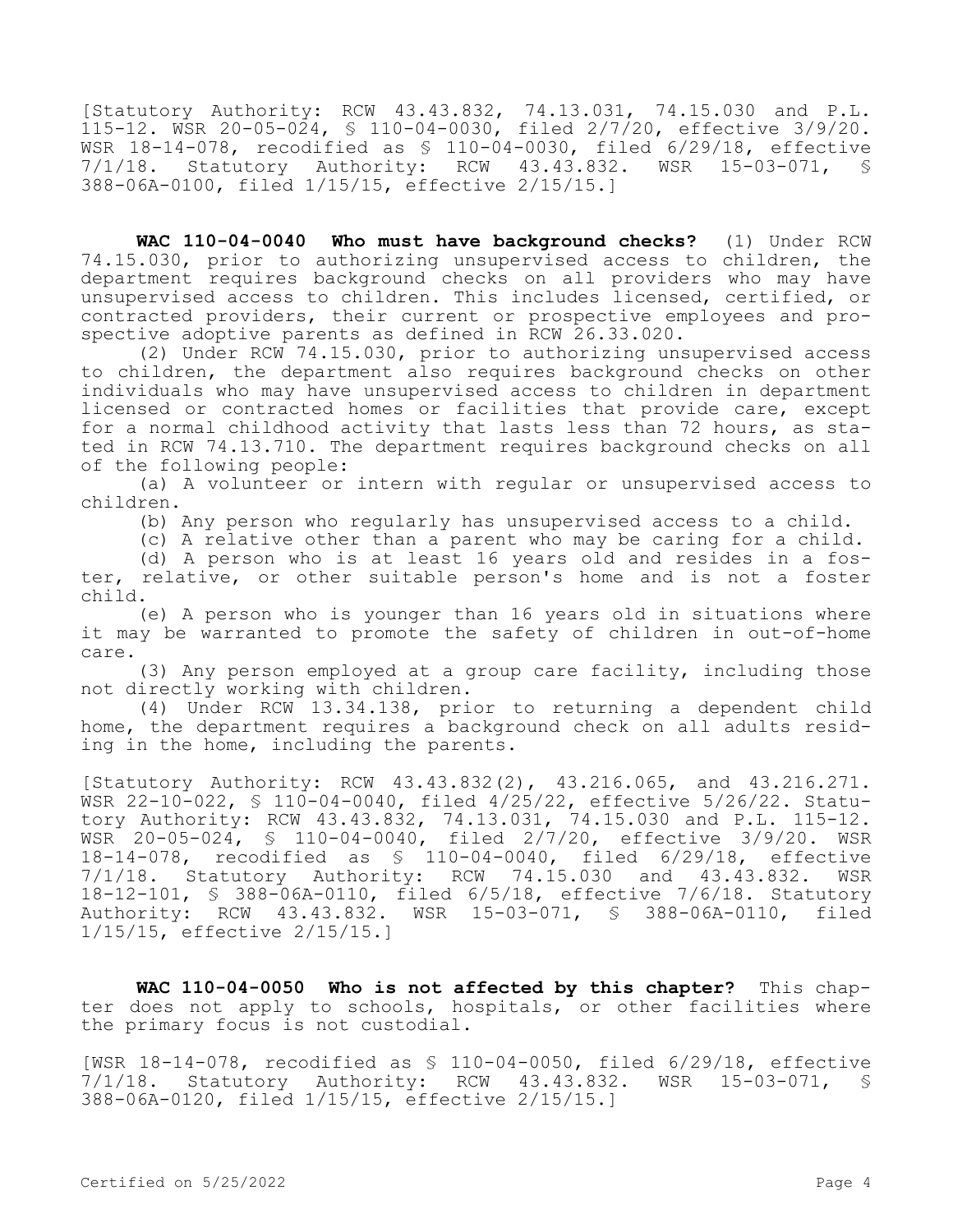**WAC 110-04-0060 Does the background check process apply to new and renewal licenses, certification, contracts, authorizations to be employees at a group care facility, and authorizations to have unsupervised access to children?** For DCYF, these regulations apply to all applications for new and renewal licenses, contracts, certifications, authorizations to be employees at a group care facility, and authorizations to have unsupervised access to children that are processed by DCYF after the effective date of this chapter.

[Statutory Authority: RCW 43.43.832, 74.13.031, 74.15.030 and P.L. 115-12. WSR 20-05-024, § 110-04-0060, filed 2/7/20, effective 3/9/20. WSR 18-14-078, recodified as § 110-04-0060, filed 6/29/18, effective 7/1/18. Statutory Authority: RCW 43.43.832. WSR 15-03-071, § 388-06A-0130, filed 1/15/15, effective 2/15/15.]

**WAC 110-04-0070 What happens if I do not comply with the background check requirement?** The department will deny, suspend, or revoke your license, contract, or certification, or disqualify you to care for children if you or someone on the premises of your home or facility having unsupervised access, or an employee at a group care facility does not comply with the department's requirement for a background check.

[Statutory Authority: RCW 43.43.832, 74.13.031, 74.15.030 and P.L. 115-12. WSR 20-05-024, § 110-04-0070, filed 2/7/20, effective 3/9/20. WSR 18-14-078, recodified as § 110-04-0070, filed 6/29/18, effective 7/1/18. Statutory Authority: RCW 43.43.832. WSR 15-03-071, § 388-06A-0140, filed 1/15/15, effective 2/15/15.]

**WAC 110-04-0080 What does the background check cover?** (1) The department must review criminal convictions and pending criminal charges based on identifying information provided by you. The background check may include, but is not limited to, the following information sources:

- (a) Washington state patrol.
- (b) Washington courts.
- (c) Department of corrections.
- (d) Department of health.
- (e) Civil adjudication proceedings.
- (f) Applicant's self-disclosure.
- (g) Out-of-state law enforcement and court records.
- (2) Background checks conducted for DCYF also includes:

(a) A review of child protective services case files information or other applicable information system.

(b) Administrative hearing decisions related to any DSHS or DCYF license that has been revoked, suspended, or denied.

(3) In addition to the requirements in subsections (1) and (2) of this section, background checks conducted by DCYF for placement of a child in out-of-home care, including foster homes, group care facilities, adoptive homes, relative placements, and placement with other suitable persons under chapter 13.34 RCW, include the following for each person over 18 years of age residing in the home, all staff working in a group care facility, including those not directly working with children, and group care volunteers who provide direct care: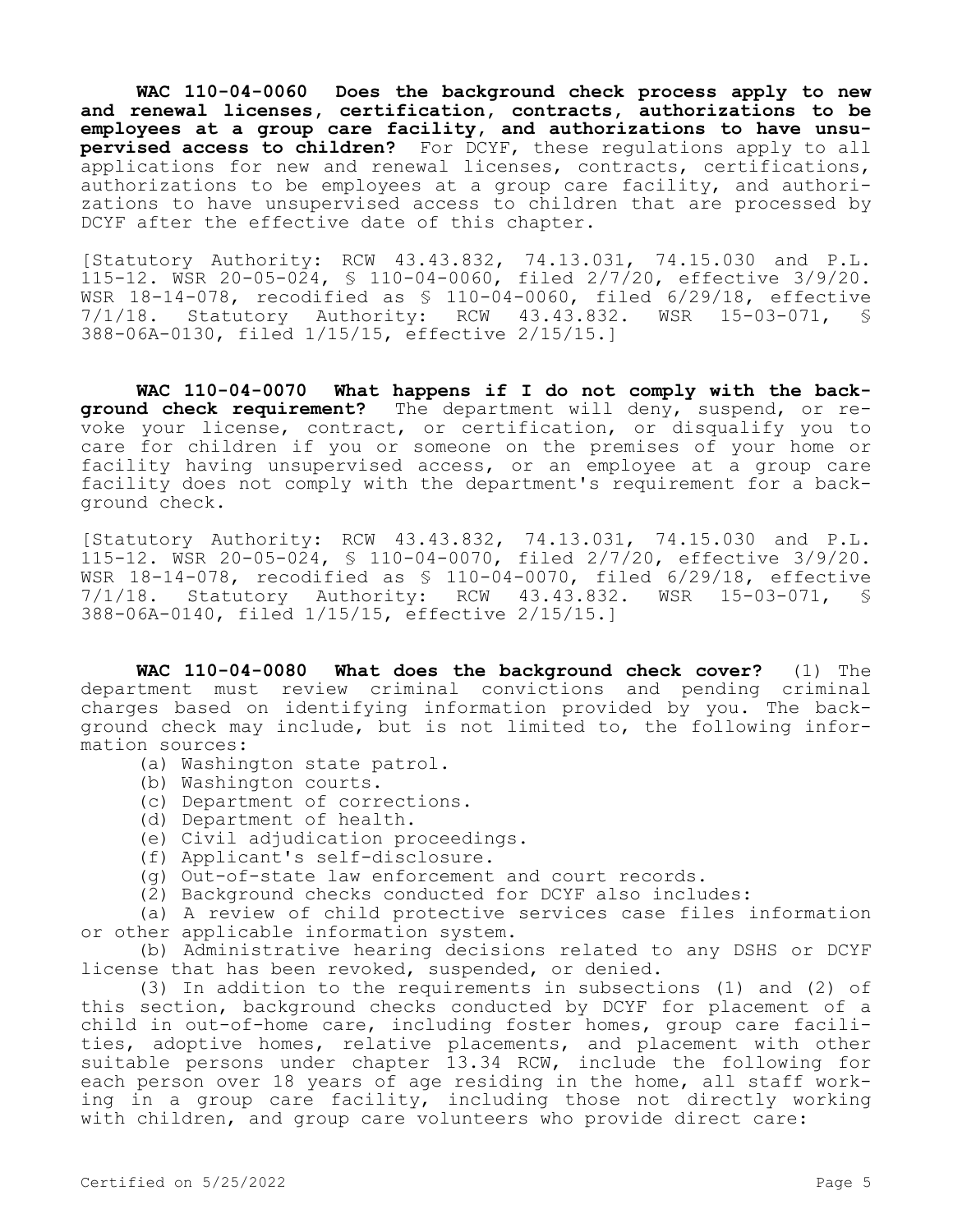(a) Child abuse or neglect registries in each state in which a person has lived in the five years prior to conducting the background check.

(b) Washington state patrol (WSP) and Federal Bureau of Investigation (FBI) fingerprint-based background checks regardless of how long you have resided in Washington state.

(4) Except as required in subsection (3)(b) of this section, DCYF will conduct a fingerprint-based background check on any individual who has resided in the state less than three consecutive years before application.

[Statutory Authority: RCW 43.43.832(2), 43.216.065, and 43.216.271. WSR 22-10-022, § 110-04-0080, filed 4/25/22, effective 5/26/22. Statutory Authority: RCW 43.43.832, 74.13.031, 74.15.030 and P.L. 115-12. WSR 20-05-024, § 110-04-0080, filed 2/7/20, effective 3/9/20. WSR 18-14-078, recodified as § 110-04-0080, filed 6/29/18, effective 7/1/18. Statutory Authority: RCW 43.43.832. WSR 15-03-071, § 388-06A-0150, filed 1/15/15, effective 2/15/15.]

**WAC 110-04-0090 Who pays for the background check?** (1) DCYF pays the DSHS general administrative costs and WSP and FBI fingerprint processing fees for foster home applicants, DCYF relative and other suitable caregivers, DCYF adoptive home applicants, and other adults associated with the home requiring clearances under chapter 13.34 RCW.

(2) DCYF does not pay WSP and FBI fingerprint processing fees or expenses for:

(a) Non-DCYF employees, contractors, or volunteers associated with facilities other than foster homes; or

(b) Adoptive, foster, relative, or other suitable caregiver homes that are not proposed by DCYF.

[Statutory Authority: RCW 43.43.832(2), 43.216.065, and 43.216.271. WSR 22-10-022, § 110-04-0090, filed 4/25/22, effective 5/26/22. WSR 18-14-078, recodified as § 110-04-0090, filed 6/29/18, effective 7/1/18. Statutory Authority: RCW 43.43.832. WSR 15-03-071, 388-06A-0160, filed 1/15/15, effective 2/15/15.]

**WAC 110-04-0120 If I have a pending criminal charge, conviction, or negative action may I ever be authorized to be licensed, contracted, certified, authorized to be employed at a group care facility, or authorized to have unsupervised access to children?** (1) DCYF must disqualify a person with pending criminal charges or convictions on the DCYF secretary's list that are:

(a) Permanently disqualifying; or

(b) Five-year disqualifying if less than five years have passed since the date of conviction.

(2) DCYF may authorize a person with pending criminal charges, convictions, or negative actions on the DCYF secretary's list that are not listed in subsection (1) of this section. In this situation, DCYF must review your background information and assess your character, suitability, and competence to have unsupervised access to children. In this assessment, DCYF will consider the following factors, among others, related to your background information:

(a) The amount of time that has passed since the pending criminal charge, conviction information, or negative action;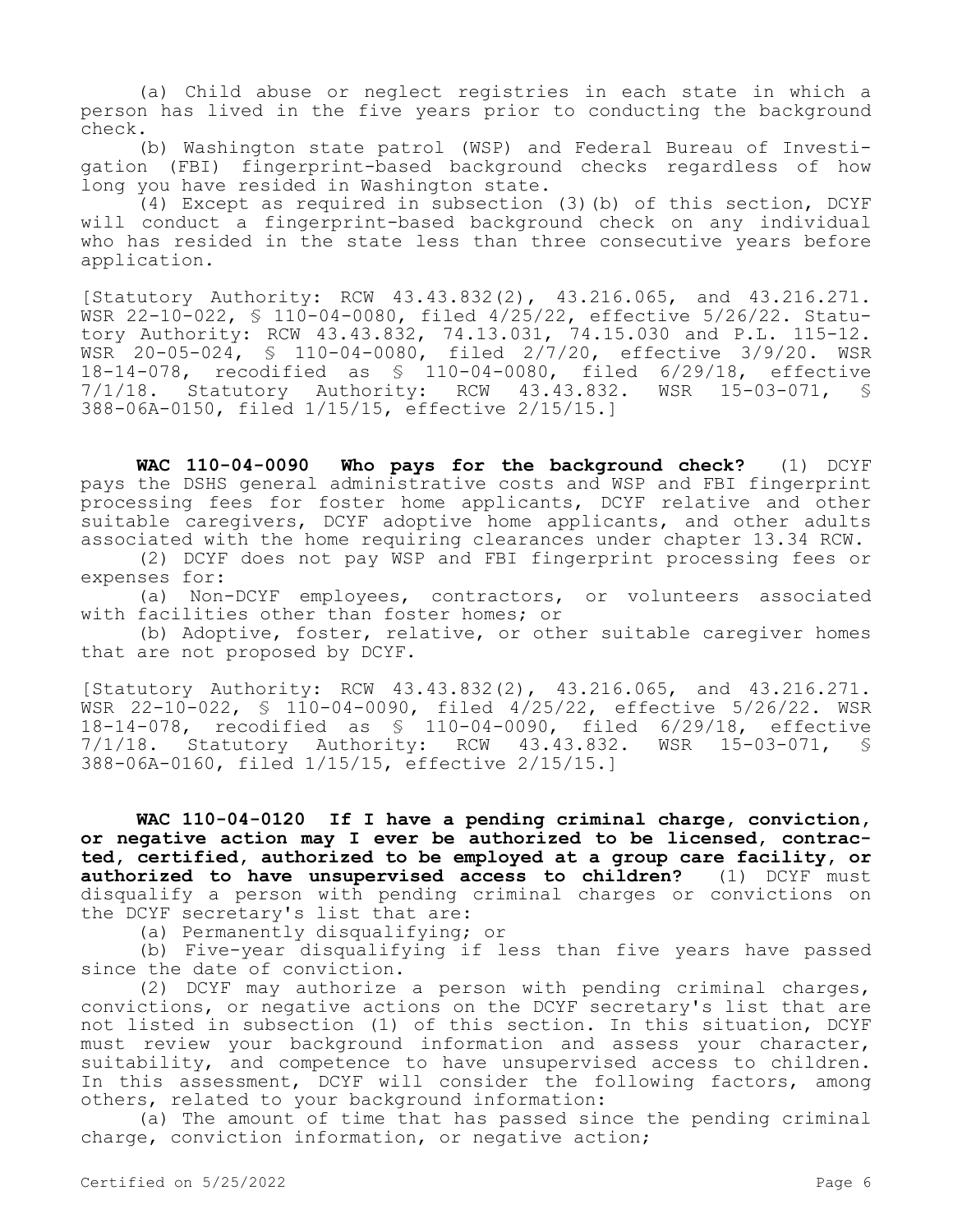(b) The seriousness of the crime or incident that led to the pending criminal charge, conviction, or negative action;

(c) The number, types, and age of other pending criminal charges, convictions, or negative actions in your background;

(d) Your age at the time of pending criminal charge, conviction, or negative action;

(e) Completion of services or other evidence of rehabilitation since the pending criminal charge, conviction, or negative action; and (f) Your role or purpose of the background check.

[Statutory Authority: RCW 43.43.832(2), 43.216.065, and 43.216.271. WSR 22-10-022, § 110-04-0120, filed 4/25/22, effective 5/26/22. Statutory Authority: RCW 43.43.832, 74.13.031, 74.15.030 and P.L. 115-12. WSR 20-05-024, § 110-04-0120, filed 2/7/20, effective 3/9/20. WSR 18-14-078, recodified as \$ 110-04-0120, filed 6/29/18, effective<br>7/1/18. Statutory Authority: RCW 43.43.832. WSR 15-03-071, \$ Statutory Authority: RCW 43.43.832. WSR 15-03-071, § 388-06A-0190, filed 1/15/15, effective 2/15/15.]

**WAC 110-04-0140 Will you license, contract, authorize my employment at a group care facility, or authorize me to have unsupervised access to children if my conviction has been expunged, vacated from my record, I have been pardoned for a crime, or I have obtained a CPI or CROP?** (1) If you receive a pardon or a court of law acts to expunge or vacate a conviction on your record, the crime will not be considered a conviction for the purposes of licensing, contracting, certification, authorization for employment at a group care facility, or authorization for unsupervised access to children.

(2) When you have obtained a CPI or CROP, DCYF must:

(a) Disqualify if your background information contains a pending criminal charge or conviction of a crime under WAC 110-04-0120(1); or<br>(b) Assess character, suitability, and competence under WA

Assess character, suitability, and competence under WAC 110-04-0120, if the CPI or CROP does not apply to a pending criminal<br>charge, conviction of a crime, or negative action under WAC charge, conviction of a crime, or negative action under 110-04-0120(2).

(3) A CROP does not apply to founded findings of child abuse or neglect. No finding of child abuse or neglect may be destroyed based solely on a CROP.

(4) A CROP must be included as part of the criminal history record reports, qualifying letters, or other assessments pursuant to RCW 43.43.830 through 43.43.838.

(5) If you have obtained a CPI, DCYF may still consider the facts that led to the associated founded findings for child abuse or neglect to determine whether you have the character, suitability, and competence to have unsupervised access to children.

[Statutory Authority: RCW 43.43.832(2), 43.216.065, and 43.216.271. WSR 22-10-022, § 110-04-0140, filed 4/25/22, effective 5/26/22. Statutory Authority: RCW 43.43.832, 74.13.031, 74.15.030 and P.L. 115-12. WSR 20-05-024, § 110-04-0140, filed 2/7/20, effective 3/9/20. WSR 18-14-078, recodified as § 110-04-0140, filed 6/29/18, effective 7/1/18. Statutory Authority: RCW 43.43.832. WSR 15-03-071, § 388-06A-0210, filed 1/15/15, effective 2/15/15.]

**WAC 110-04-0150 How will I know the status of the background check?** (1) If you have been approved by the background check: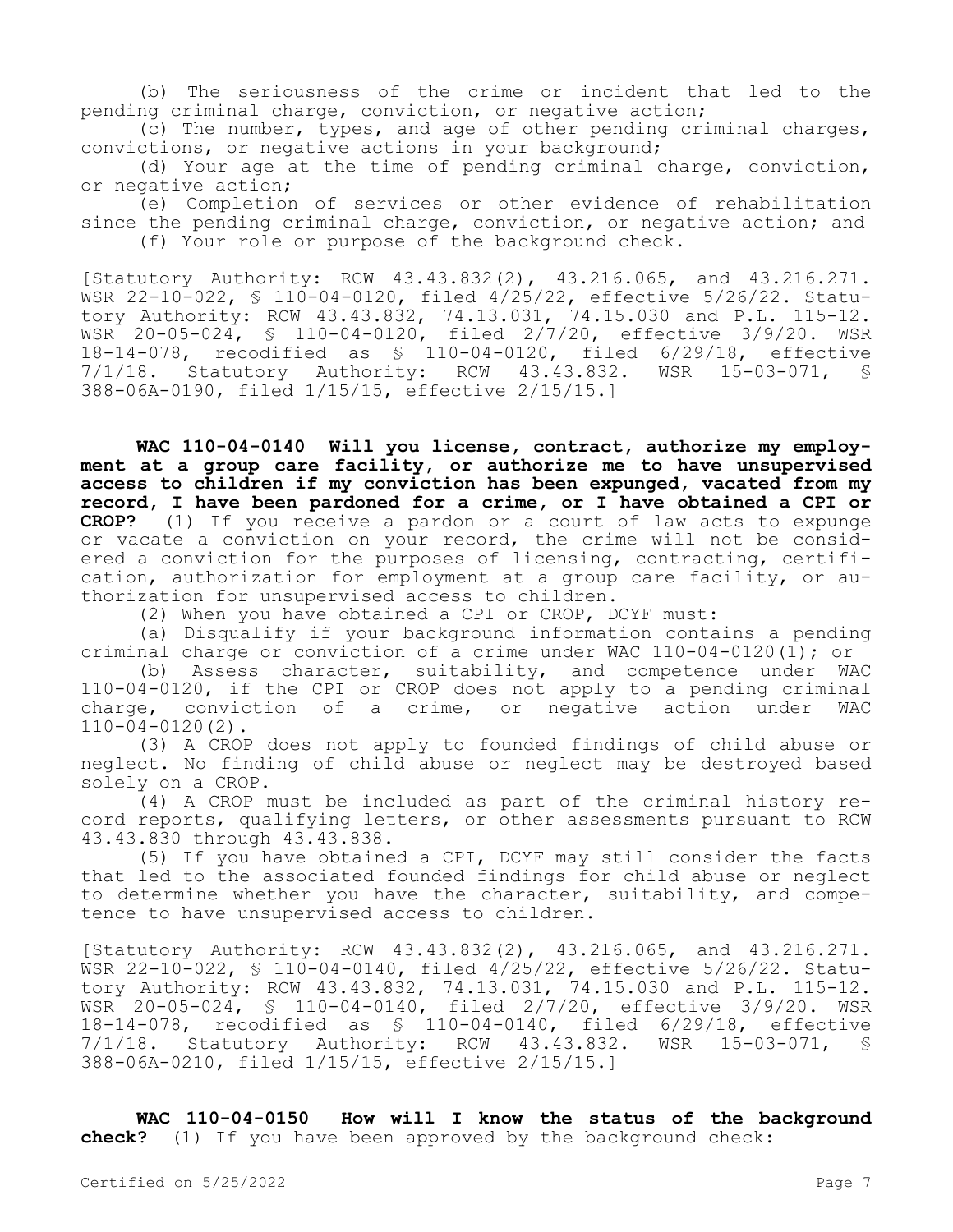(a) The department will notify you and your prospective employer or supervisor if you have requested a contract, authorization to be employed at a group care facility, or approval for unsupervised access to children.

(b) The department will not directly notify you, and will instead continue the process for approving your application if you have requested a license or certification to care for children.

(2) If you have been disqualified by the background check:

(a) The department will notify you in writing and include any laws and rules that require disqualification;

(b) The department will also notify the care provider, the prospective employer, or the licensor; and

(c) You will not receive a license, contract, certification, or be authorized to be employed at a group care facility or have unsupervised access to children.

[Statutory Authority: RCW 43.43.832, 74.13.031, 74.15.030 and P.L. 115-12. WSR 20-05-024, § 110-04-0150, filed 2/7/20, effective 3/9/20. WSR 18-14-078, recodified as § 110-04-0150, filed 6/29/18, effective 7/1/18. Statutory Authority: RCW 43.43.832. WSR 15-03-071, § 388-06A-0220, filed 1/15/15, effective 2/15/15.]

**WAC 110-04-0160 What may I do if I disagree with the department's decision to deny me a license, certification, contract, or authorization to have unsupervised access based on the results of the background check?** (1) If you are seeking a license or employment with a home or facility licensed by DCYF, you may appeal the department's decision by requesting an administrative hearing to dispute a denial of authorization for unsupervised access to children. You cannot contest the pending criminal charge, conviction, or negative action in the administrative hearing.

(2) Prospective volunteers or interns, contractors or their employees, or those seeking certification do not have the right to appeal the department's decision to deny authorization for unsupervised access to children.

(3) The employer or prospective employer cannot appeal the department's decision on your behalf.

(4) The administrative hearings are conducted by administrative law judges employed by the office of administrative hearings, pursuant to chapters 34.05 RCW and 110-03 WAC.

[Statutory Authority: RCW 43.43.832(2), 43.216.065, and 43.216.271. WSR 22-10-022, § 110-04-0160, filed 4/25/22, effective 5/26/22. WSR 18-14-078, recodified as § 110-04-0160, filed 6/29/18, effective 7/1/18. Statutory Authority: RCW 43.43.832. WSR 15-03-071, § 388-06A-0230, filed 1/15/15, effective 2/15/15.]

**WAC 110-04-0170 Is the background check information released to my employer or prospective employer?** (1) DCYF will share with employers or approved care providers only that:

(a) You are disqualified; or

(b) You have not been disqualified by the background check.

(2) The department will follow laws related to the release of criminal history records (chapters 10.97 and 43.43 RCW) and public disclosure (chapter 42.56 RCW) when releasing any information.